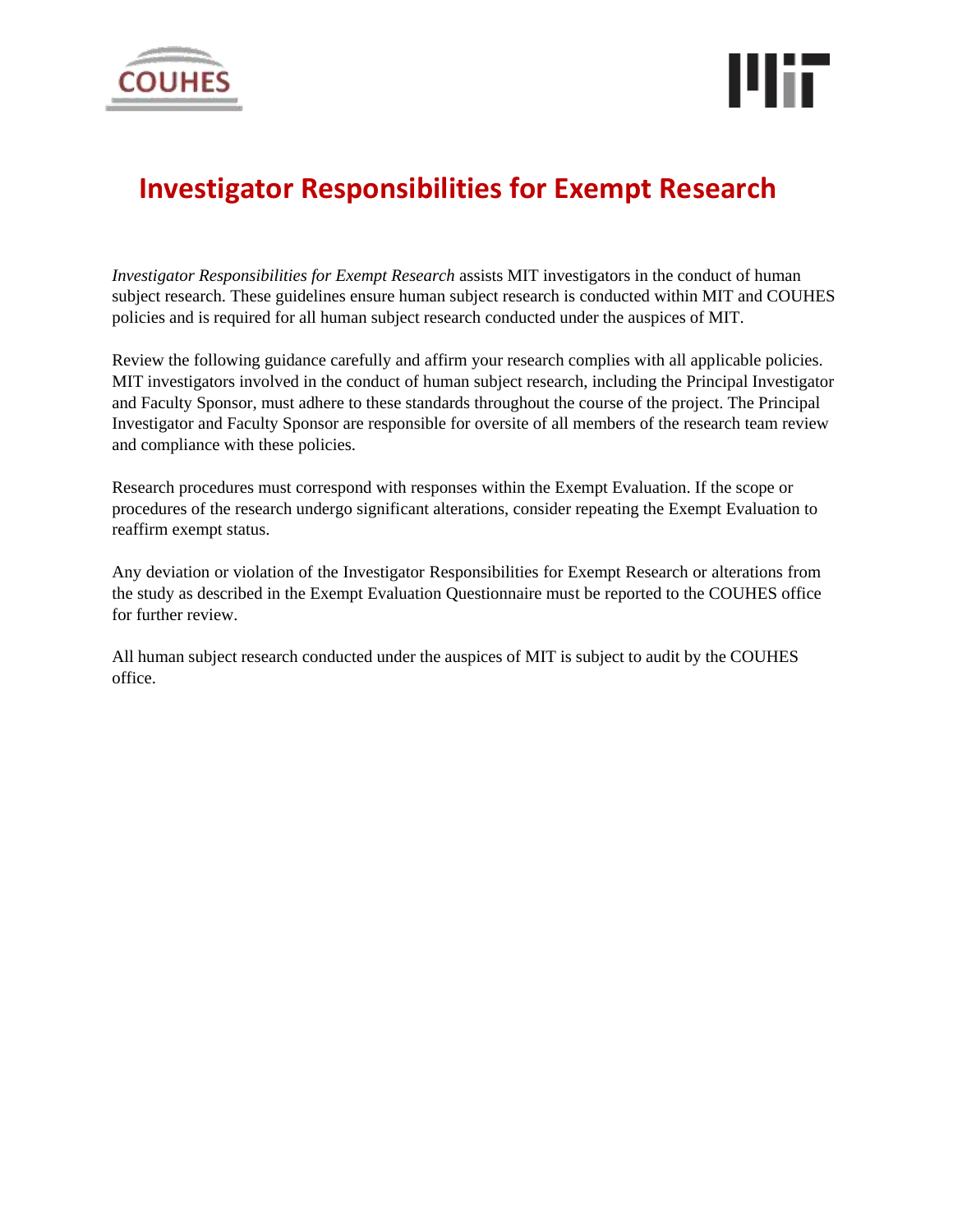# Contents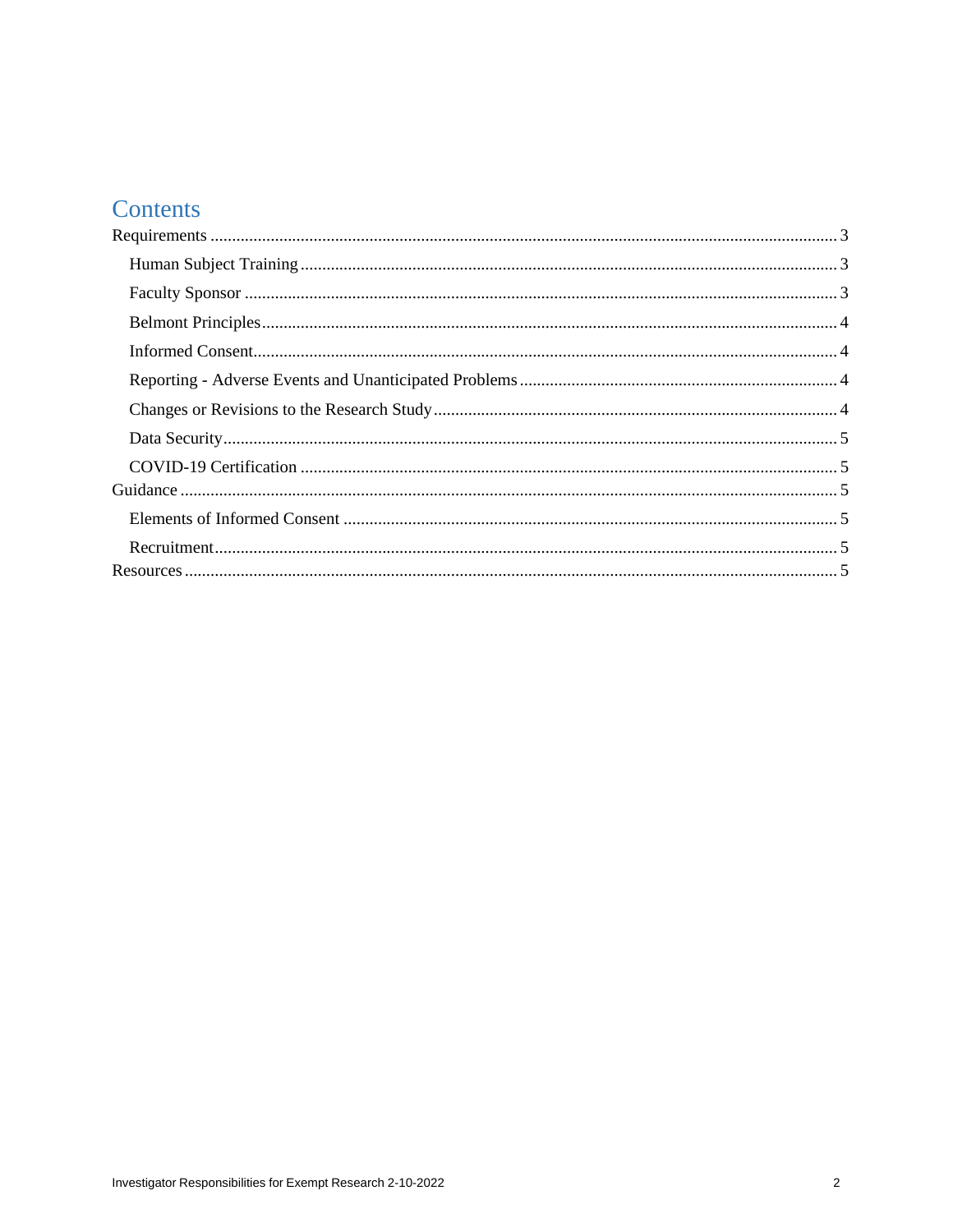# <span id="page-2-0"></span>Requirements

The policies outlined below are required for human subject research conducted under the auspices of MIT that has been granted exempt status as determined by the Exempt Evaluation. Any deviation from these policies constitutes a violation in the conduct of human subject research and may results in one or more of the following:

- Immediate suspension of the research and related grants.
- Suspension of all research related activities or grants.
- Further disciplinary actions.

Investigators can contact the COUHES office for guidance or clarification.

### <span id="page-2-1"></span>Human Subject Training

All personnel involved in human subject research must complete a human subject training course before embarking on research related activities. This requirement extends to all of the following: Principal Investigators, Faculty Sponsor, associate investigators, student investigators, visiting scientists, consultants, laboratory technicians and assistants.

Training is required for all those involved in any of the following activities:

- Direct contact (e.g. conducting interviews with subjects),
- Indirect involvement (e.g. analyzing survey results), and
- Analysis of data or biospecimens (e.g. analysis of previously collected skin samples).

In addition, investigators are required to undergo recertification every three years.

For more information, visit the [https://couhes.mit.edu/training-research-involving-human-subjects.](https://couhes.mit.edu/training-research-involving-human-subjects)

The Principal Investigator and Faculty Sponsor must manage the status of all personnel involved in their exempt research in COUHES Connect, such as adding and removing personnel. Principal Investigator and Faculty Sponsor are responsible for ensuring that all study personnel are trained, and that any person whose training has lapsed no longer participates in the research and is removed as study personnel.

Investigators involved in human subject research must maintain their training throughout their engagement in the research. Principal investigators and faculty sponsors have a responsibility to ensure that all study personnel maintain their training until the research is complete.

Investigators can view their own human subject training and the training of others by following these [instructions.](https://couhes.mit.edu/sites/default/files/documents/COUHES-Human-Subject-Training-Guidance-2021-09-09.pdf)

#### <span id="page-2-2"></span>Faculty Sponsor

Research led by students or investigators without **PI** [Status](https://couhes.mit.edu/definitions#Principal%20investigator) requires oversite by a Faculty Sponsor.

Faculty Sponsor responsibilities include:

- 1. Oversite of all research related activities.
- 2. Knowledgeable of the rules and regulations governing human subject research.
- 3. Evaluating if the investigators have sufficient knowledge and experience to conduct thepropose research.
- 4. Ensuring the research activities are conducted within the scope of the submitted Exempt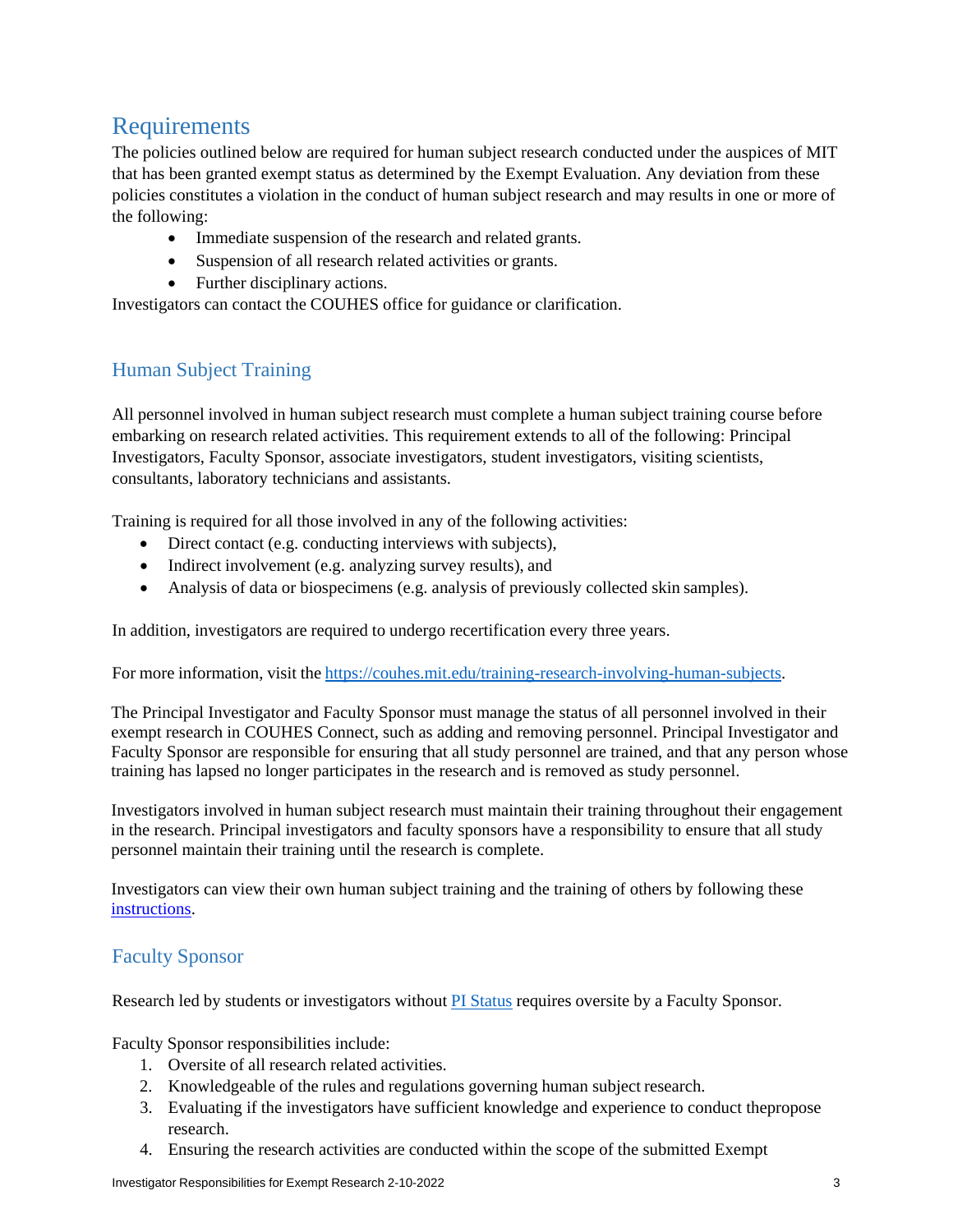Evaluation.

- 5. Monitoring the progress of the research.
- 6. Addressing any concerns or issues and conduct follow-up, as necessary.
- 7. Reporting any adverse events to COUHES.
- 8. Providing ongoing supervision of the study.

#### <span id="page-3-0"></span>Belmont Principles

In 1979, the National Commission for the Protection of Human Subjects in Biomedical and Behavioral Research released the Belmont Report, a document that provides the ethical framework for the federal regulations in the protection human research subjects. MIT investigators engaged in the conduct of Human Subject Research must adhere to the guidelines outlined in the Belmont Report and maintain those principles throughout the research.

The Belmont Principles are outlined in the CITI Training course for subject research and more information through the Office of Human Research Protection (OHRP), visit the [https://www.hhs.gov/ohrp/regulations-and-policy/belmont-report/index.html.](https://www.hhs.gov/ohrp/regulations-and-policy/belmont-report/index.html)

#### <span id="page-3-1"></span>Informed Consent

Informed consent is required for research activities that involve an interaction between an investigator and a participant. The informed consent must contain the following elements:

- Basic overview of the research and purpose
- Statement that participation is voluntary;
- Subjects may decline to answer any or all questions and may decline further participation, at any time, without adverse consequences and
- Confidentiality and/or anonymity are assured or disclosure of the participant's responses outside the research would not reasonably place the subjects at risk of criminal or civil liability or be damaging to the subjects' financial standing, employability, educational advancement, or reputation.

If your research involves a benign behavioral intervention and requires deception, participants must prospectively agree to the deception, and participants will be debriefed upon the completion of the research activities and allowed to withdraw their data.

Collecting personal data from participants residing in the EEA (European Union) requires additional research protections known as the GDPR (General Data Protection Regulation). Specific language included in the consent form templates is required. This language must specify what type of data is being collected, (e.g. racial or ethnic origin; political opinions; religious or philosophical beliefs; trade union membership; processing of genetic data; biometric data; health data; and/or sex life or sexual orientation information).

More information regarding GDPR (General Data Protection Regulation) is available on the COUHES website:<https://couhes.mit.edu/guidelines/general-data-protection-regulation-gdpr-and-research-activities>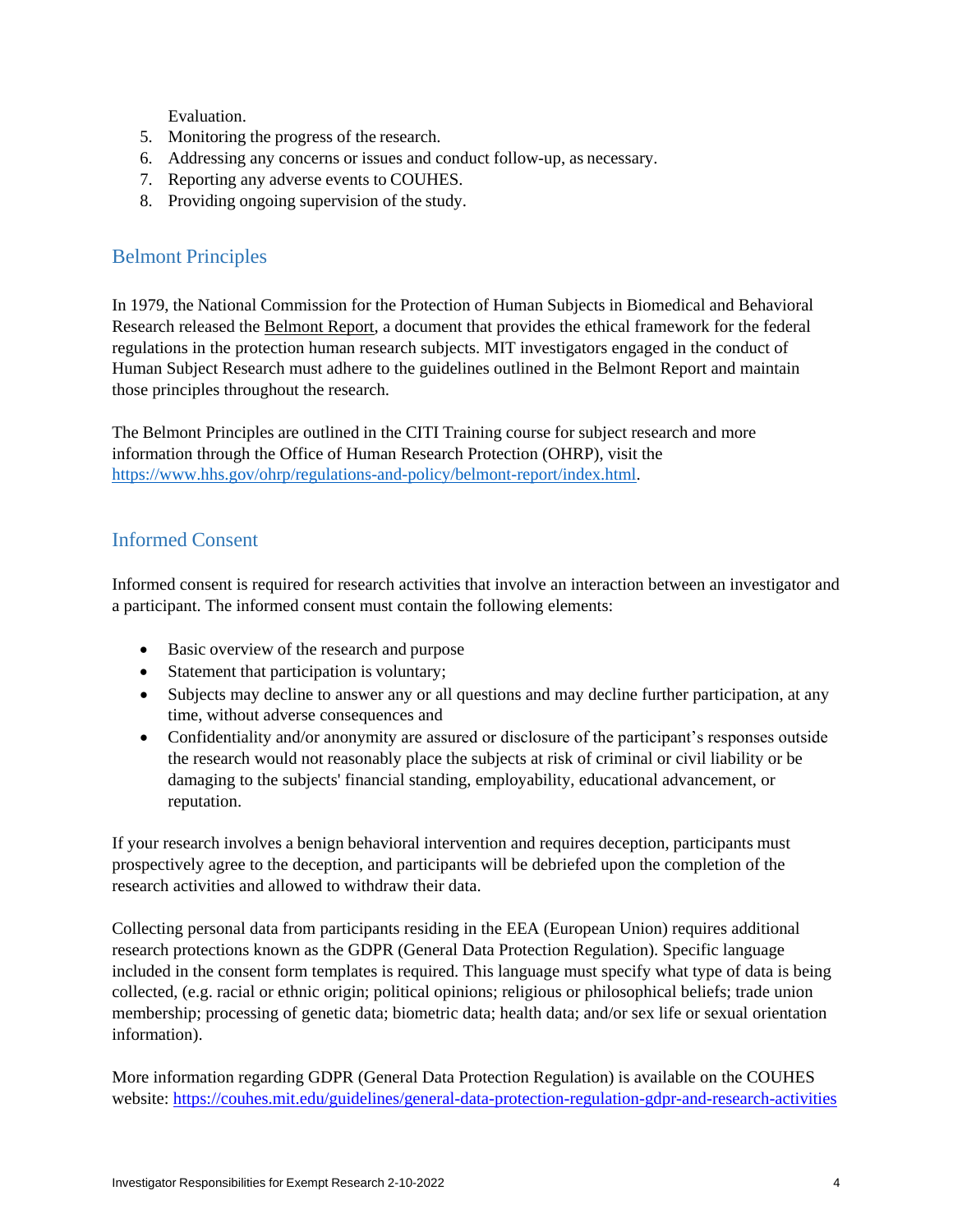#### <span id="page-4-0"></span>Reporting - Adverse Events and Unanticipated Problems

Serious or unexpected adverse reactions or injuries and/or unanticipated problems experienced by subjects or others from their participation in a human subject research must be reported to COUHES within 48 hours. All other adverse events or protocol deviations to COUHES within 10 working days.

#### <span id="page-4-1"></span>Changes or Revisions to the Research Study

Any change or revision to the research study that may affect or alter responses to the Exempt Evaluation or risk associated with the study require recertification of exempt status. This includes changes in experimental design, study procedures or addition of new subject populations.

#### <span id="page-4-2"></span>Data Security

Human subject research data can oftentimes contain sensitive information. A breach of confidentiality possess a serious risk to individuals involved in your research. You are responsible to take the appropriate measures to ensure the safety and security of all research data. Visit MIT's IS&T website to for more information on better securing your data and hardware, [https://ist.mit.edu/.](https://ist.mit.edu/)

On November 1, 2021, China enacted a new data privacy law, the Personal Information Protection Law (PIPL). The new law affects how data can be collected from research subjects in China. If your research involves collecting information from subjects in China, contact COUHES as soon as possible regarding compliance with a new China Privacy Law.

#### <span id="page-4-3"></span>COVID-19 Certification

During the COVID-19 campus restrictions, investigators are required to submit a Restart Request if their research involves direct person-to-person contact. Visit the COUHES website for more information: [https://couhes.mit.edu/covid-19-updates.](https://couhes.mit.edu/covid-19-updates) Restart Requests must be submitted after the Exempt Evaluation has been processed. The Faculty Sponsor is ultimately responsible for ensuring that the study is conducted in accordance with COUHES COVID-19 page.

## <span id="page-4-4"></span>**Guidance**

For best human subject research practices, you are encouraged to review each point in this section and determine the best methods necessary to implement these points in your research. None of the aspects listed below are required for the conduct of exempt research, though encouraged, and are not subject to audit.

#### <span id="page-4-5"></span>Elements of Informed Consent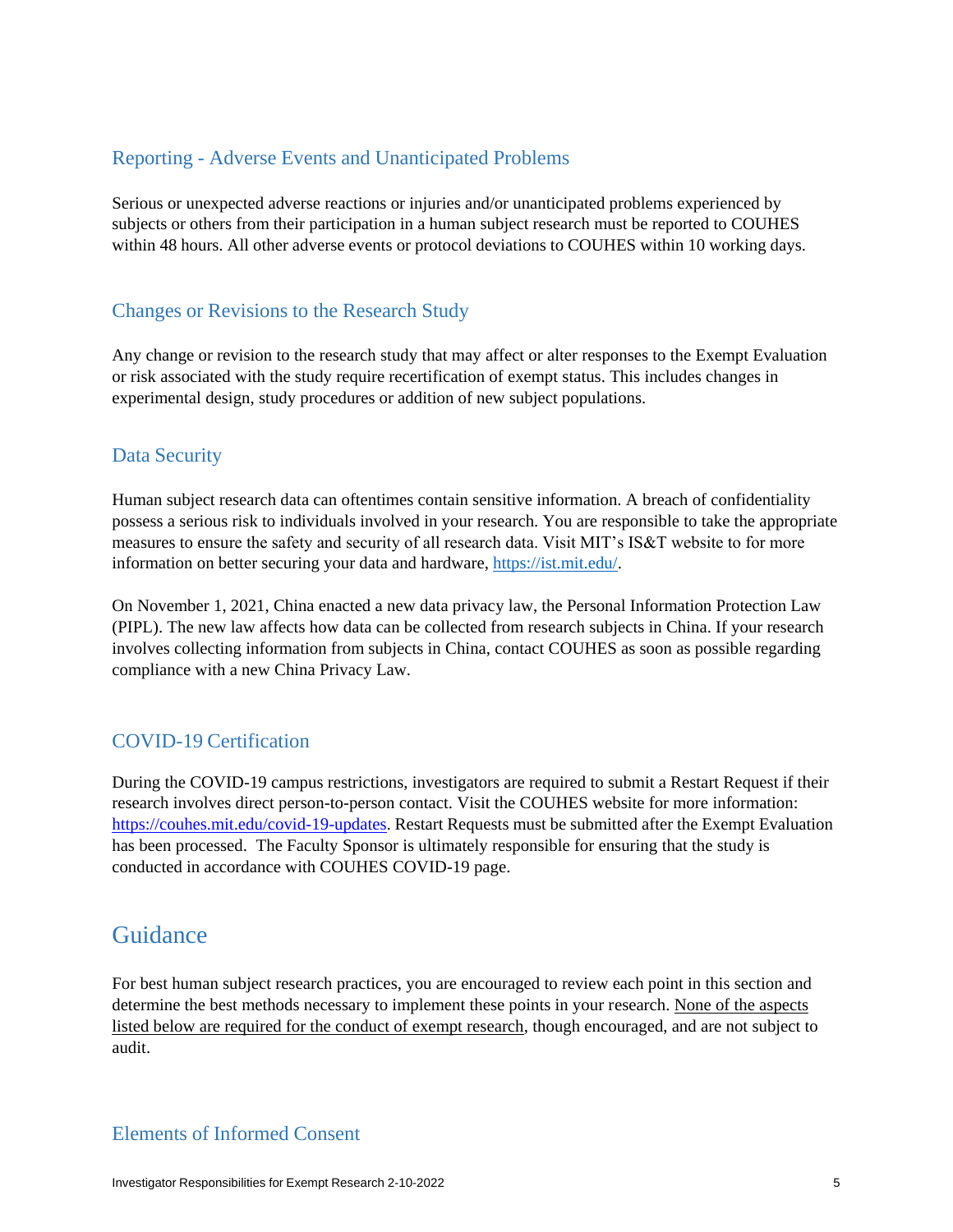Investigators should carefully review all aspects of participation in their study and create an appropriate outline to inform potential subjects of these aspects prior to their participation. The elements of consent, as outlined on [http://couhes.mit.edu/informed-consent, a](http://couhes.mit.edu/informed-consent)re to help ensure participants are fully informed of the research activities prior to their participation.

#### <span id="page-5-0"></span>Recruitment

Recruitment material should include some or all of the following:

- Participant is voluntary
- This is an MIT research project
- Purpose of the study
- Contact information
- Expected length of involvement

Recruitment should not be coercive or mislead subjects to the nature of the research.

### <span id="page-5-1"></span>**Resources**